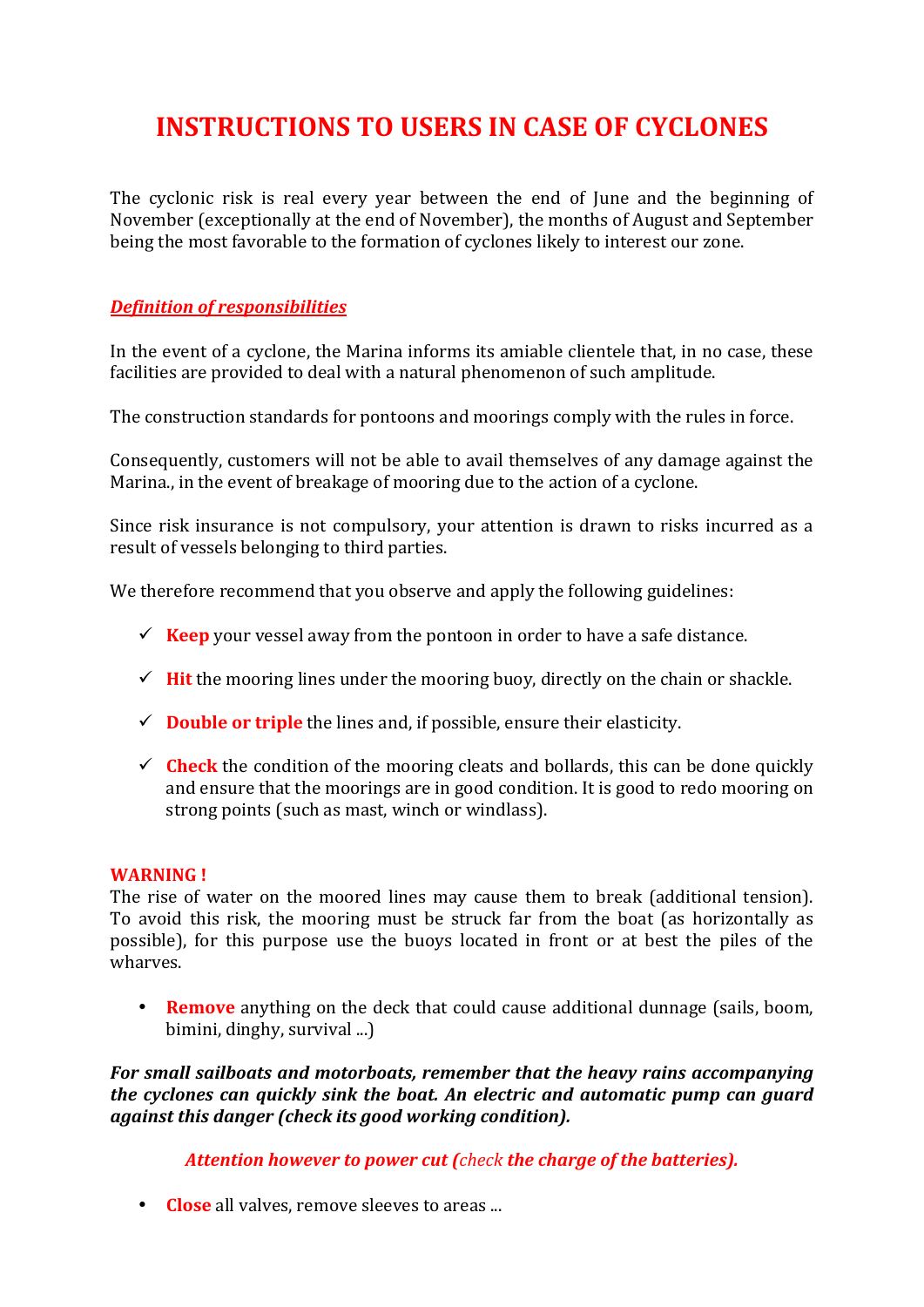#### It is strongly advised to contract a cyclone insurance.

For ships staying in the harbor, you must be covered to a minimum for:

- Damage to the works of the Port
- Rebuilding and / or removal of the wreck
- Damage caused to third parties

#### **Triggering these operations**

They must be triggered at the latest before the cyclone pre-warning. However, in order to leave free the exit of the boats wishing to leave the Port (see below) no mooring or boat will hinder the exit until H-5. For this, the moorings can, for example be weighted and released in waiting in order to leave the passage.

During the course of operations, we ask you to limit the exchanges on VHF channels 9 and 16 as much as possible.

In all cases, the mooring in front of the refueling station is strictly forbidden.

To inform the yachtsmen about the progress of the cyclone, a permanence is assured during the day, at the Marina's office, which is in permanent connection with the services of Météo France.

#### FOR ANY ADDITIONAL INFORMATION OR FURTHER INFORMATION, DO NOT **HESITATE TO CONTACT US TO:**

**+596 (0)596 74 83 83 or by e-mail: contact@marina-martinique.fr**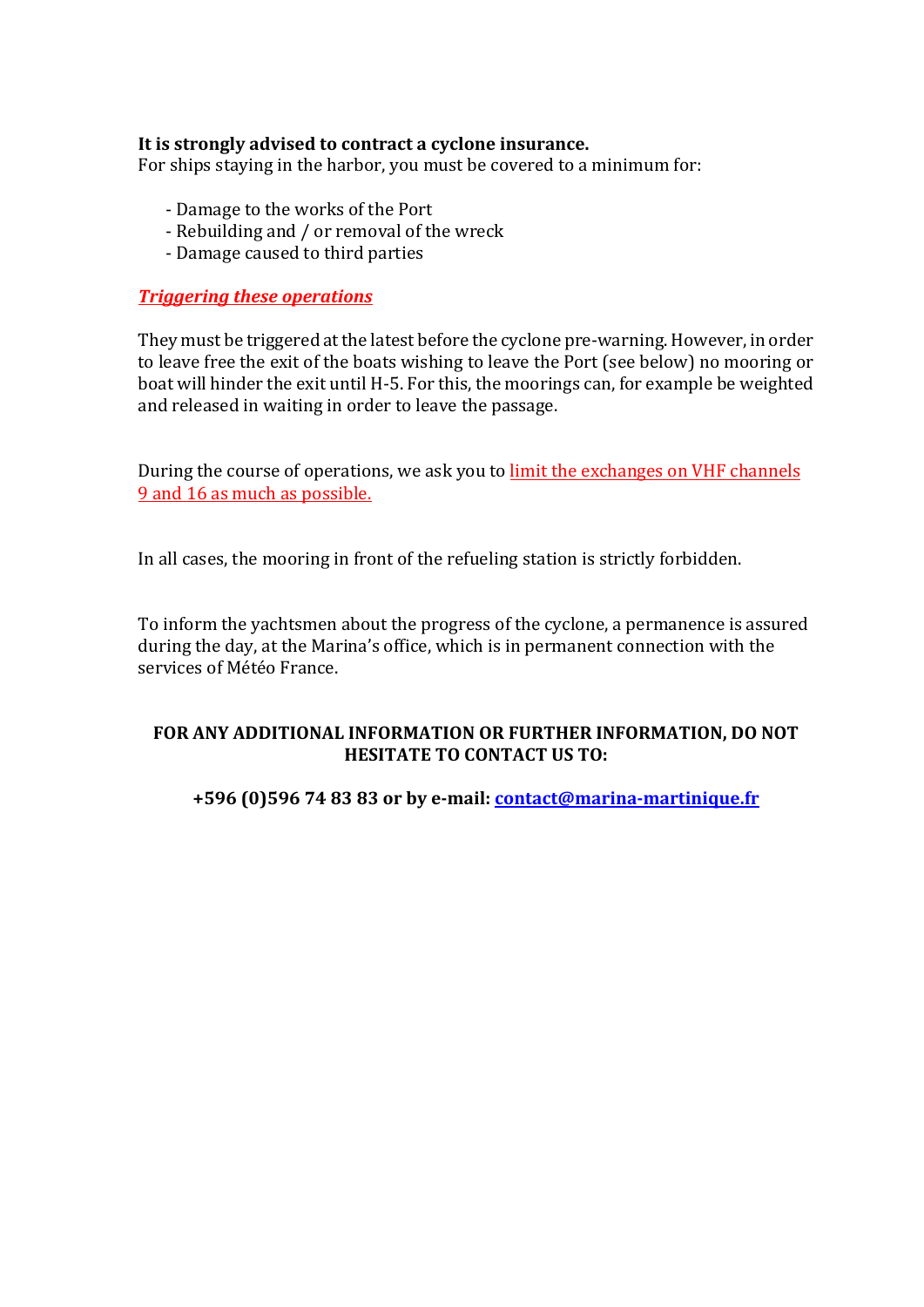## **CLASSIFICATION OF PERTURBATIONS**

Classification in an ascending order of the atmospheric perturbations that undergoes each *year the arch of the Lesser Antilles between June and November.*

| <b>DISTURBANCES</b>                   | <b>EVENTS</b>                                                                                                                                                               | <b>EXPECTABLE</b><br><b>DAMAGES</b>                                                                                                                                     |
|---------------------------------------|-----------------------------------------------------------------------------------------------------------------------------------------------------------------------------|-------------------------------------------------------------------------------------------------------------------------------------------------------------------------|
| <b>TROPICAL WAVE</b>                  | Overcast and moderate<br>rain for several hours                                                                                                                             | None or low                                                                                                                                                             |
| <b>STRONG TROPICAL</b><br><b>WAVE</b> | Thunderstorms, strong<br>winds under the grains<br>Risk of heavy and intense<br>rains                                                                                       | Banana trees lying in<br>strong gusts<br>Danger for small craft at<br>sea                                                                                               |
| <b>CYCLONIC DISTURBANCE</b>           | Stormy rainfall zone whose<br>surface winds are<br>organized around a low<br>pressure center                                                                                | Due to wind, heavy rain,<br>sea, often increasing with<br>the intensity of the<br>disturbance                                                                           |
| <b>TROPICAL DEPRESSION</b>            | Maximum wind over one<br>minute less than 63 km/h<br>(34 knots) heavy rain<br>sometimes, some strong<br>gusts                                                               | Floods are possible<br>depending on the intensity<br>of the rains and therefore<br>possible landslides and<br>dangers at sea for small<br>craft                         |
| <b>TROPICAL STORM</b>                 | Maximum wind per minute<br>between 63km/h and<br>117km/h<br>$(34$ and $64$ knots)<br>Strong gusts, heavy rains,<br>strong swell                                             | Probable floods, landslides,<br>landslides some damage<br>due to wind; Dangerous for<br>boats at sea and for coastal<br>areas                                           |
| <b>HURRICANE</b>                      | Maximum wind over one<br>minute exceeding 117 km<br>/ h (64 knots) violent<br>gusts, intense rain - heavy<br>rain, notable cyclonic tides,<br>strong and dangerous<br>swell | Increasing importance of<br>the damage due to the<br>wind with the intensity of<br>the cyclone.<br>Extreme danger to ships at<br>sea and coastal areas,<br>heavy rains. |

.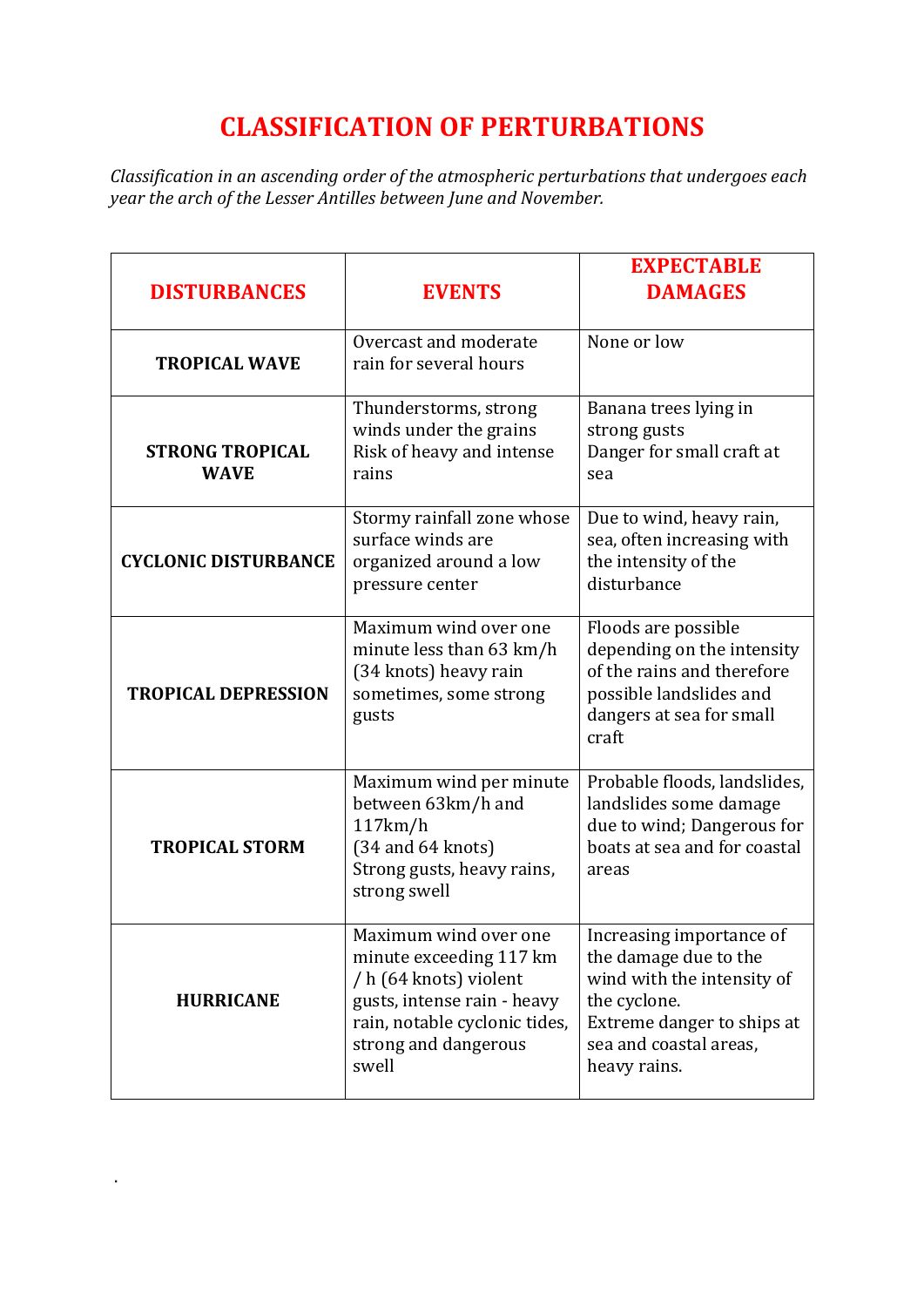# **TABLE OF CYCLONIC ALERTS**

| <b>Cyclonic Pre-Alert</b>  | <b>Orange Alert</b>       | <b>Red alert</b>     | <b>Backup Phase</b>  |
|----------------------------|---------------------------|----------------------|----------------------|
| <b>Potential threat in</b> | Danger within 24          | Danger imminent      | The cyclone          |
| the days to come           | hours                     |                      | threat is rejected   |
| (beyond 24                 |                           |                      | but there are still  |
| hours)                     |                           |                      | dangers              |
| <b>Keep</b> informed       | <b>Keep</b> informed      | <b>Keep</b> informed | <b>Keep</b> informed |
| <b>Follow</b> weather      | All schools and           | The changeover to    | Do not cross         |
| forecasts and              | crèches close, but        | red alert is         | submerged or         |
| newsletters                | economic activity         | announced with a     | flooded gullies      |
|                            | continues                 | 3-hour notice        |                      |
| Do not undertake           | Take in the               | Take advantage of    | All schools and      |
| sea trips                  | objects that the          | this notice to reach | crèches remain       |
|                            | wind can take away        | your home or to      | closed, but          |
|                            |                           | shelter              | economic activity    |
|                            |                           |                      | may resume           |
| <b>Check</b> your          | Tuck your animals         | After this time.     | Do not touch         |
| reserves                   |                           | Do not leave         | grounded electrical  |
| (preserves, water,         |                           | under any            | wires                |
| batteries for radio        |                           | circumstances        |                      |
| and lamps,                 |                           |                      |                      |
| medicines )                |                           |                      |                      |
| If you have kidney         | <b>Protect</b> your doors | Call only if         | Do not overload      |
| or respiratory             | and windows               | absolutely           | telephone lines      |
| failure, get closer        | (shutters, boards )       | necessary            |                      |
| to your usual health       |                           |                      |                      |
| facility                   |                           |                      |                      |
| Do not approach            | <b>Check</b> your         | Stay informed        | Do not hinder        |
| the shore in case of       | reserves                  |                      | rescue teams         |
| strong swell               | (preserves, water,        |                      |                      |
|                            | batteries for radio       |                      |                      |
|                            | and lamps,                |                      |                      |
|                            | medicines )               |                      |                      |
| Make sure you              | <b>Check</b> the address  | Stay calm. Do not    | Pay attention to     |
| know the address           | and telephone             | panic                | the quality of the   |
| and telephone              | number of the             |                      | water you drink.     |
| number of the              | nearest shelter           |                      | Prefer bottled       |
| nearest place of           |                           |                      | water, or treat tap  |
| residence                  |                           |                      | water if you have to |
|                            |                           |                      | drink.               |
|                            |                           |                      |                      |
| Note the useful            | Prepare for a             | Wait for the red     | Make sure the sea    |
| phone numbers:             | possible evacuation       | alert to come out    | is calm              |
| Samu 15,                   |                           | and take your        |                      |
| Firefighters 18,           |                           | vehicle only if the  |                      |
| <b>Police and</b>          |                           | road network is      |                      |
| Gendarmerie 17,            |                           | advertised as        |                      |
|                            |                           | practicable          |                      |